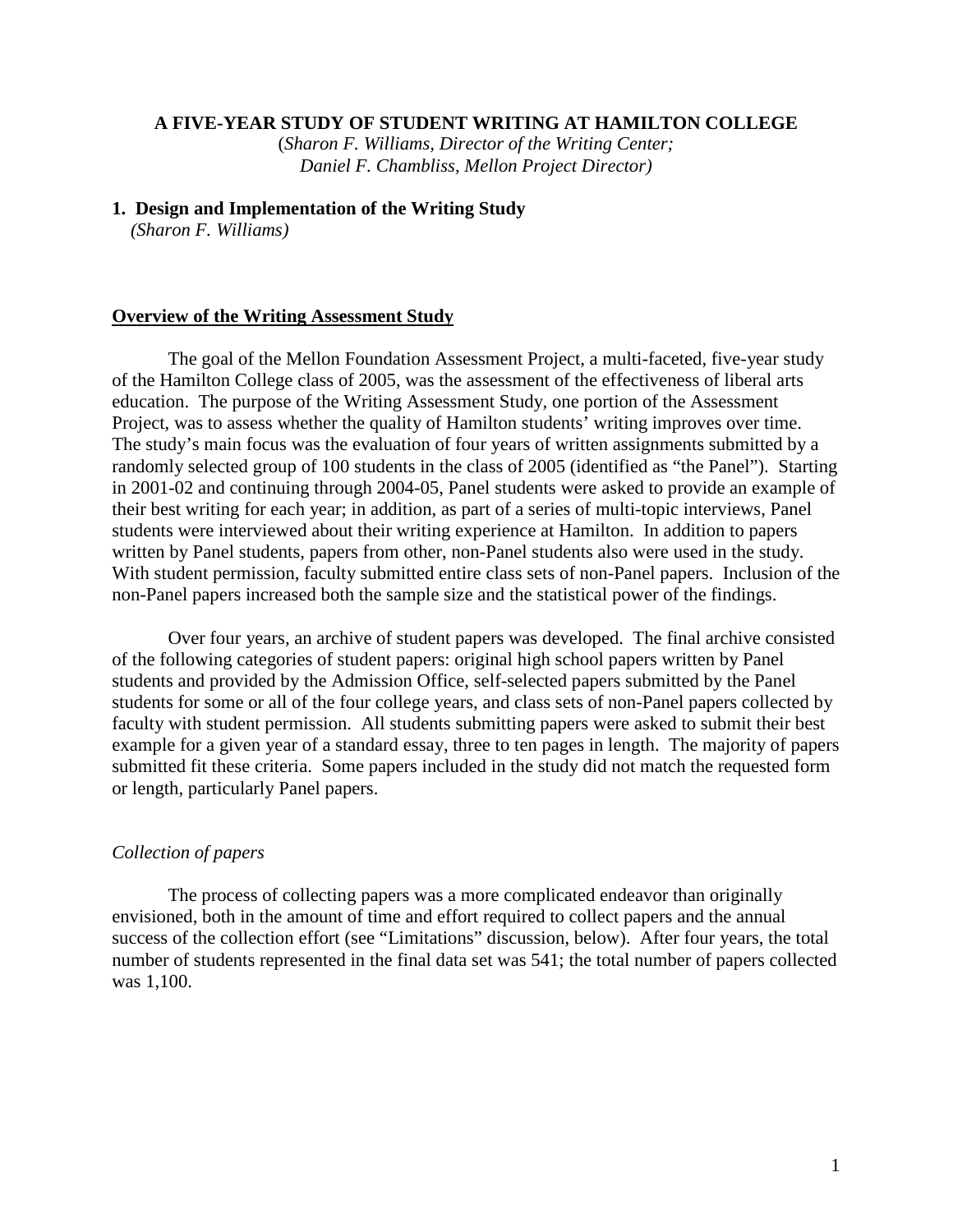## *Preparation of papers for evaluation*

To prepare papers for evaluation, all identifying information was removed, and each paper was given an eight digit code: six digits for the individual student ID, one digit for the category of paper (described above), and one digit for the year the paper was written and evaluated. An additional code for each of the six evaluators also was added. The coding system allowed for longitudinal assessments of individual students and cross-sectional comparisons of cohorts of students across years.

### *The scoring rubric*

The evaluators used a nine-item evaluation scale, "the rubric," to score each of the papers evaluated over the four years of the study (final version attached). The language of the initial version of the rubric was preserved throughout the study; some additions and clarifications of rubric items were added each year. For example, when upper level papers began to be assessed, item #8 was added ("Author demonstrated complexity of intellectual reach"). With revision, the evaluators found the rubric to be flexible enough to apply to all types and levels of writing assessed. See below for further discussion of rubric changes.

## *Summary of papers evaluated*

Approximately 1,100 papers were evaluated over four years. Almost all papers were written by Hamilton College students in the class of 2005; some senior papers from the class of 2002 were included in the first year of the study to make an initial comparison of freshmen to seniors. The 1,100 papers represented a wide range of undergraduate writing assignments, from high school essays to senior theses. Effort was made to include writing from a range of disciplines. For example, of the 186 senior papers evaluated in 2005, 70 were papers selfselected by Panel members, and 116 papers were collected from philosophy, history, economics, biology, and sociology classes.

## *Summary of papers evaluated each year*

2002: 351 papers evaluated

73 first year Panel papers; 72 high school papers; 128 first year English 110/150, non-Panel papers; and 78 senior non-Panel papers, class of 2002

## 2003: 300 papers evaluated

60 sophomore Panel papers, 120 Sophomore Seminar non-Panel papers, and 120 sophomore non-Panel papers

### 2004: 228 papers evaluated

53 junior Panel papers; 96 junior non-Panel papers; 47 high school non-Panel papers (class of '05); and 32 non-Panel senior theses, class of 2004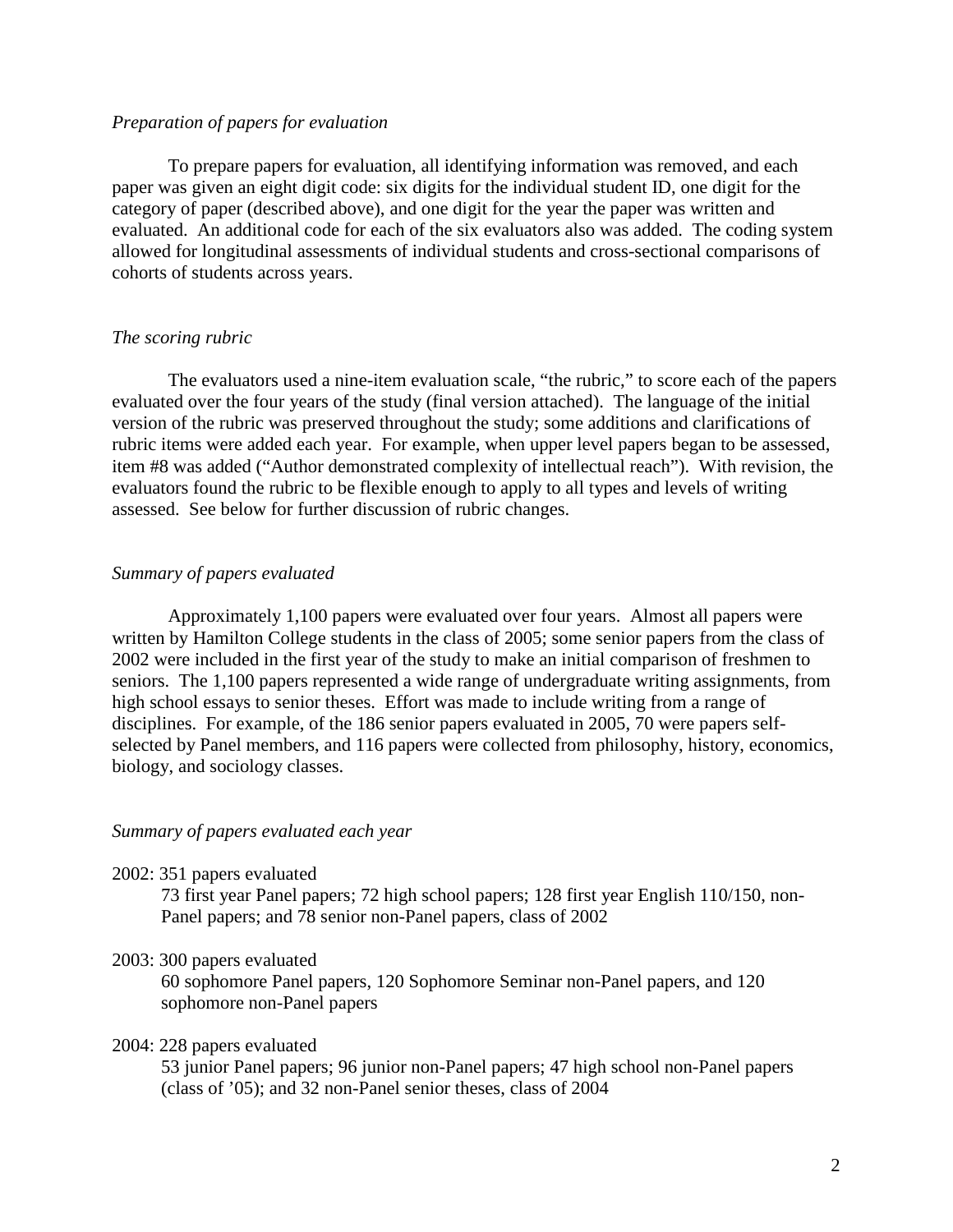### 2005: 189 papers evaluated

70 senior Panel papers; 3 Panel papers from previous years; and 116 non-Panel senior papers (entire senior theses were not included, but some thesis sections were included.)

## *The assessment process*

For each of the four years of the study, six outside evaluators and the Director of the Writing Assessment Study met at Hamilton College for three days in June for an assessment workshop. The group first participated in a group norming session, consisting of reading, scoring, and discussing the scoring of one or more student papers and discussing the applicability of the scoring rubric. Over the next two days, the six evaluators read and scored student papers, each reader evaluating approximately 75 pages of student writing each day. The total number of papers read varied somewhat depending on the length of the papers to be read. Across the four years of the study, the papers became longer, and the number of papers evaluated decreased.

In this study, evaluators used a nine-item rating scale to assess student writing quality across five years. Despite limitations to the study's design, the findings provide an unusually complete picture of the quality of college student writing across time for students at a highly selective liberal arts college. Discussion of the specific strengths and limitations of the study follows.

# **Strengths of the Study Design**

## *The evaluators*

The outside evaluators were highly experienced writing program faculty and administrators with recognized expertise in the field; all were from institutions with student bodies and curricula similar to Hamilton's. All six of the evaluators participated for all four years, a factor greatly increasing the reliability of the scoring. The evaluators expressed strong loyalty to the study, in large part due to their recognition of the study's potential value for writing administrators and faculty at other liberal arts institutions. The evaluators formed a strong group bond. They recognized the value of the study; they shared a common interest in the teaching of undergraduate writing; and they enjoyed being together. The group's conversations extended far beyond the specifics of the study, and individuals continue to contact one other for advice on professional and other concerns.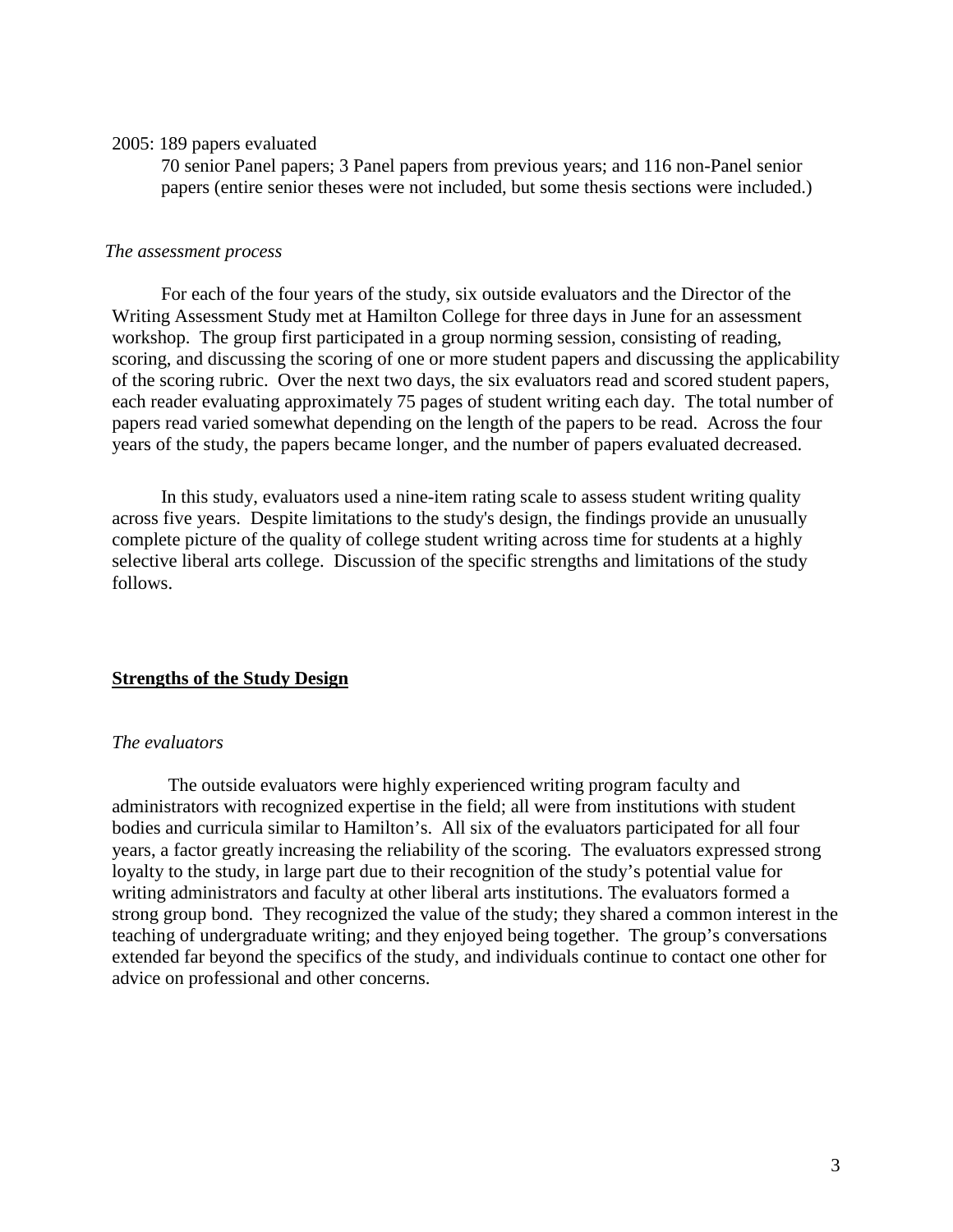## *Multiple years of study*

Four years of student papers were needed to measure the learning of individual students across time. There were additional benefits to a four-year project. Data collection errors decreased over time. In addition, multiple years of working together allowed the evaluators to develop a sustained connection to each other and to the study. Finally, multiple years offered the evaluators the opportunity to modify the rubric to fit the changing nature of student writing across four years (see discussion "Rubric flexibility").

If the assessment had been scheduled for a single year, with multiple years' of papers collected in advance, perhaps the data collection errors could not have been addressed. The evaluators would not have connected as closely with each other and would not have felt the same commitment to the study, and evaluator burnout might have occurred if all 1,100 papers had been evaluated in a single year. In addition, the rubric would not have been tested and adjusted. For these reasons, it is likely that taking multiple years to evaluate multiple years of student writing produced more reliable findings.

Over time, the evaluators developed remarkable consistency in scoring. At the very first group scoring session, they produced a wide range of scores due to differing interpretations of the rubric items. Through four years of collaboration, they came to a shared understanding of what each item measured. At the time of the final group scoring session, scores were remarkably consistent.

## *Rubric flexibility*

Because the study spanned four years and the scoring rubric had some flexibility in language and design, the evaluators were able to refine the rubric over time. As a result, they created a fair, usable tool for assessing undergraduate papers ranging from high school essays to senior papers in a number of disciplines.

The initial version of the rubric was a more mechanical, barebones rubric, although words such as "effectively" and "wise" allowed for some flexibility in scoring. During the initial meeting of the evaluators, the evaluators scored and discussed several student papers. As a result of this exercise, the initial version of the rubric was revised prior to beginning the assessment of the first year's paper set. Each year thereafter, evaluators made some small changes during the initial group scoring session. Care was taken to add only additional explanatory language; the original language of the first rubric was maintained across the four years. The rubric changes allowed the evaluators to assess complexities of composition that were not fully accounted for in the initial rubric. In other words, the evaluators molded the rubric over time to reflect writing professionals' understanding about how to evaluate writing, even when using a quantitative scoring rubric, which is not the typical way writing professionals evaluate writing.

For some rubric items, the evaluators agreed verbally what the item measured. For example, for item #7 ("Author developed an interesting theme or argument"), the final version of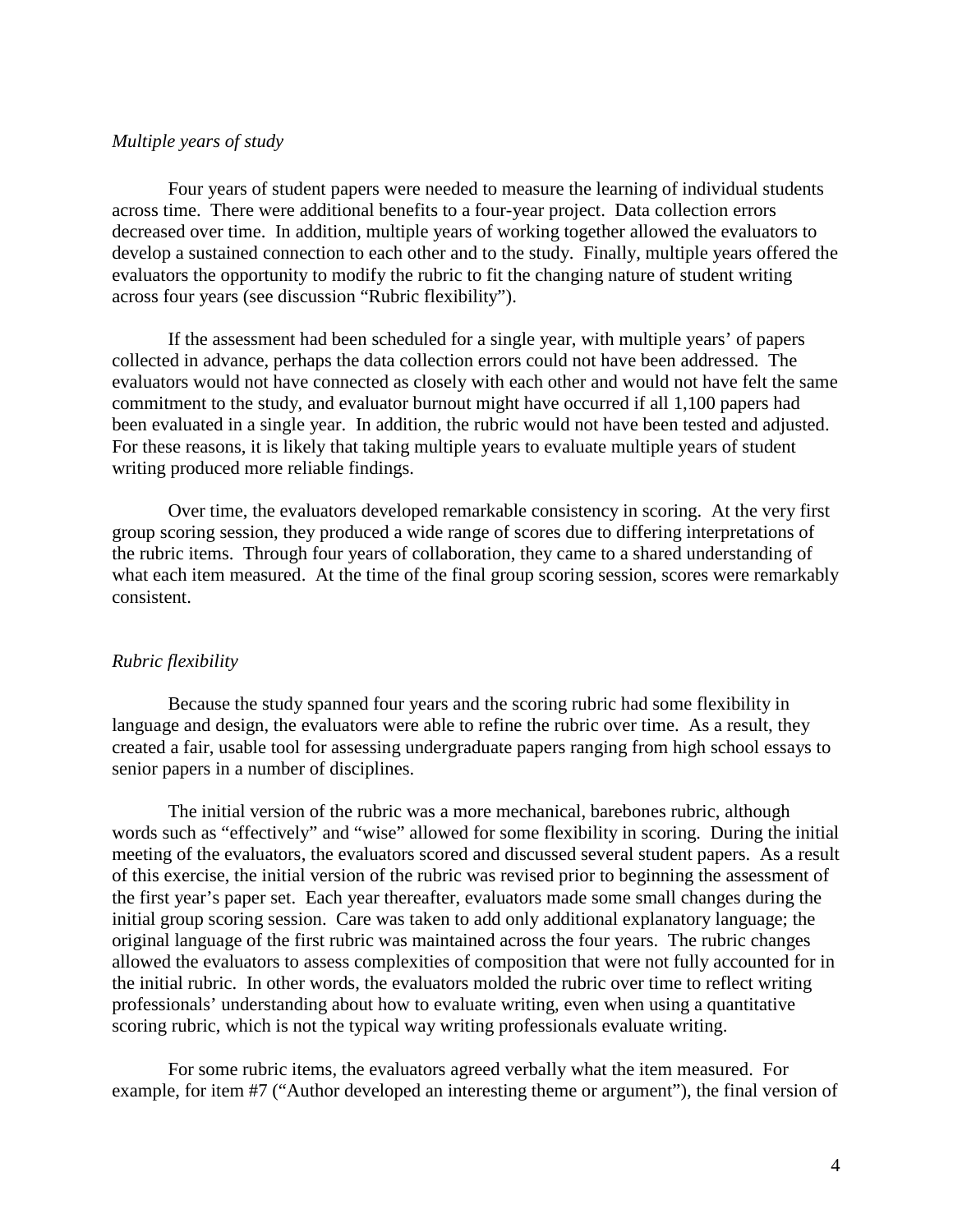item #7 has the identical wording as the initial version, but the evaluators agreed verbally on the application of the item. The group concurred that the emphasis should be on the author's *development* of an idea, not on the *interesting* aspect, which is subjective. The evaluators agreed that the mechanics of the punctuation of quotations fell under item #1, but the use of textual evidence in an argument fell under item #5 ("Author used evidence effectively"). One entirely new item was added two years into the study; item #8 ("Author demonstrated complexity of intellectual reach") was added as higher level papers were introduced. For item #8, the evaluators agreed that the emphasis was on the word *reach* to measure the writer's attempt to work with serious sources and to attempt significant analysis.

## *A-rhetorical assessment*

The evaluators assessed each paper apart from the paper's rhetorical context. The evaluators had no knowledge of the assignment, the intended audience, the class, or the student (year, major, etc.). A significant advantage to this feature was that the bar for writing excellence was set quite high: papers had to succeed strictly on their own merits. The evaluators assessed only the writing; the texts had to be complete for the reader in order to meet standards. An additional advantage was that the evaluators were not responsible for weighing factors apart from the text, a responsibility that would have been a daunting challenge. Logistically, with the number of papers used in the study, it would have been very difficult to collect and manage all contextual information.

## *Range of disciplines*

The focus of the study was assessment of student writing across four years, but the study also assessed writing across a range of disciplines. For example, as described above, the 186 senior papers evaluated in 2005 included 70 papers self-selected by Panel members and 116 papers collected from philosophy, history, economics, biology, and sociology classes. There was a comparable distribution of papers across a range of disciplines in the other years as well.

# *Funding*

The Mellon Foundation committed significant funds for this study; these funds were necessary for a study as complex as this one to succeed.

### *Workshop design*

The assessment workshops were well designed and allowed time for socializing and relaxation during the three days.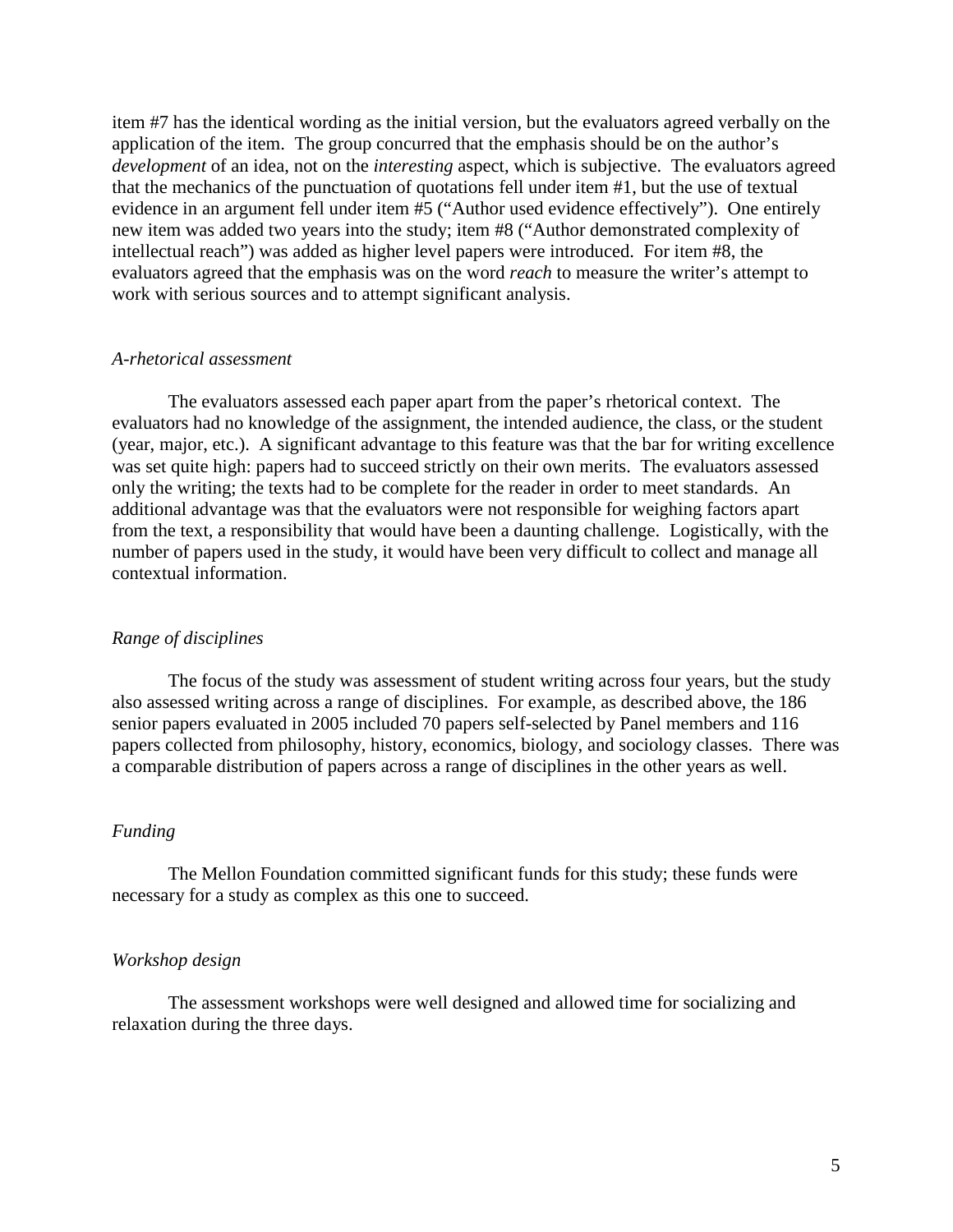# **Limitations of the Study Design**

# *Unequal disciplinary representation of student writing*

Effort was made to collect papers from across the disciplines; however, many of the papers came from the humanities and, to a lesser extent, the social sciences. This outcome reflects the form and distribution of writing assignments across the disciplines. When designing the study, we chose to include only standard essays for evaluation, eliminating other types of student assignments such as laboratory reports, creative writing, etc.

To some extent, the unequal disciplinary representation in the study reflects the nature of the distribution of writing across the curriculum at Hamilton. All Hamilton students are required to take a minimum of three writing intensive (WI) courses in the first three years, and students take a mean of six WI courses. Each semester approximately 120 WI courses are offered from across the curriculum and across levels. In addition, many other, non-WI courses include writing assignments. For all of these reasons, we anticipated that more students would be writing papers in more departments than actually seemed to happen. We failed to anticipate that some students in some years would not have papers to submit that fit our criteria for submission. An additional limitation to paper collection is that it appears that less writing is assigned for the sophomore and junior years, particularly outside of the humanities.

## *Other difficulties with collection of papers*

Other difficulties with paper collection included students studying off-campus, students leaving the college, lack of student response to requests for papers, poor photocopying, submission of the same paper for two categories, poor timing of requests for papers, and the submission of papers not fitting the study criteria (e.g., journal entries, film review). Of the 100 students originally selected as the Panel group, 82 students graduated from the college four years later. In the second year of the study, we discovered too late that 56 students had submitted two or more papers for multiple categories. In these cases, Panel submissions were kept and non-Panel submissions dropped. To some extent, the collectors of papers learned over time to avoid certain problems, and the collection process became more effective.

#### *Sample size*

The total number of students represented in the final data set was 541; the total number of papers collected was approximately 1,100.

The original design for the study was to collect across four years 400 Panel student papers, one paper per year for the 100 Panel students. Due to the difficulties in collecting papers described above, the final sample of Panel papers differed considerably from the original design. In the final sample, variation occurred in the number of papers of each type. For example, the final sample contained nineteen Panel papers for all five years (high school through college), 22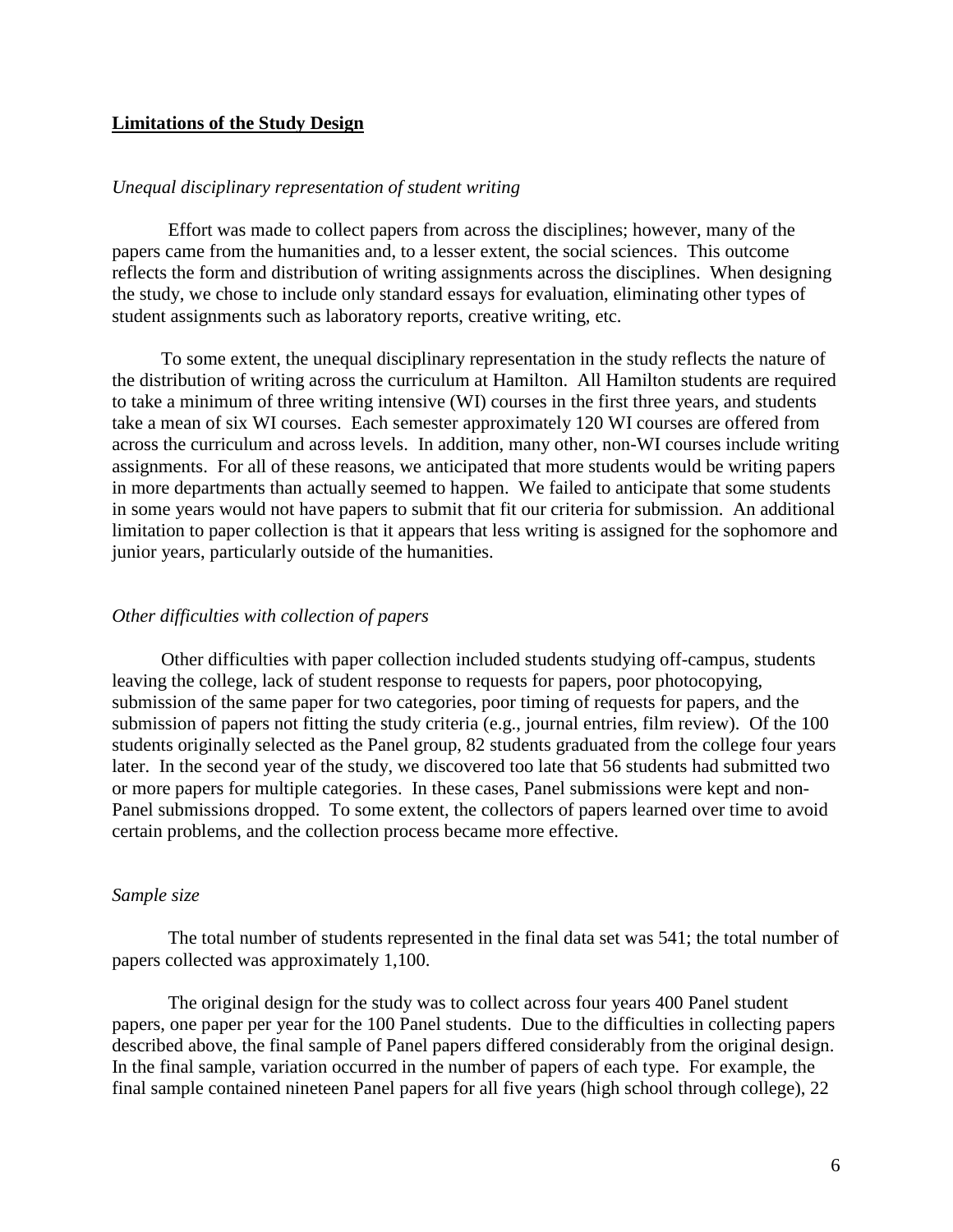Panel papers for all four college years, 44 Panel papers for either three or four college years, and 52 Panel papers for three or four years with the high school essay included. Among the possible paired comparisons of Panel students by year, 51 Panel students submitted first year and senior year papers, the largest set of pairs for Panel students.

The limitations in the number of Panel papers were offset somewhat by papers collected from non-Panel students and especially by the collection of papers from pairs of years for the same student, Panel and non-Panel combined. In the end, it was possible to make same-student paired comparisons between freshmen to senior papers for 67 students; sophomore to senior papers for 90 students; junior to senior papers for 54 students; freshmen to junior papers for 45 students, and sophomore to junior papers for 58 students. The same-student paired comparisons increased the sample size and the statistical power of the study's findings.

#### *A-rhetorical assessment*

The a-rhetorical nature of the assessment process was a limitation as well as a strength of the writing study. The evaluators sometimes felt that it was more difficult to evaluate a paper not knowing its rhetorical context; this factor became more crucial with upper-level papers that involved more discipline-specific knowledge, analysis, and sources. The evaluators had to assume that the writer had followed the assignment, fully answered the question, used appropriate sources, etc. On the whole, the evaluators did not evaluate writing as a course instructor could and would.

#### *Rubric limitations*

Evaluation rubrics need to be sufficiently general to be useful for wide-ranging studies, but their usefulness decreases as student writers compose more specialized essays. At upper levels, students are not necessarily writing for a general audience in content or in form. Standards become increasingly more discipline-based, and general readers are less able to judge upper level assignments, e.g., judge the difference between a score of 5 and a score of 6 on a rubric item. When evaluating upper level papers, the need for greater knowledge of disciplinary conventions, of what counts as best evidence, and for a greater understanding of paper topics becomes far more important. Generalist evaluators maybe too forgiving, or too demanding, or look for qualities not central to the assignment. The evaluators expressed concern that their effectiveness as readers sometimes was compromised when reading upper level papers outside their field of study. Especially as they evaluated progressively more advanced papers, the evaluators became more aware of their dependence upon their professional instincts and their intuitive sense of the logic and coherence of good writing.

This difficulty in scoring higher-level papers may account for the lack of statistically significant difference between junior and senior year papers. The types of papers collected and evaluated for senior year, mostly short papers rather than senior theses, may also have affected this finding. Seniors may not put their best effort into shorter assignments.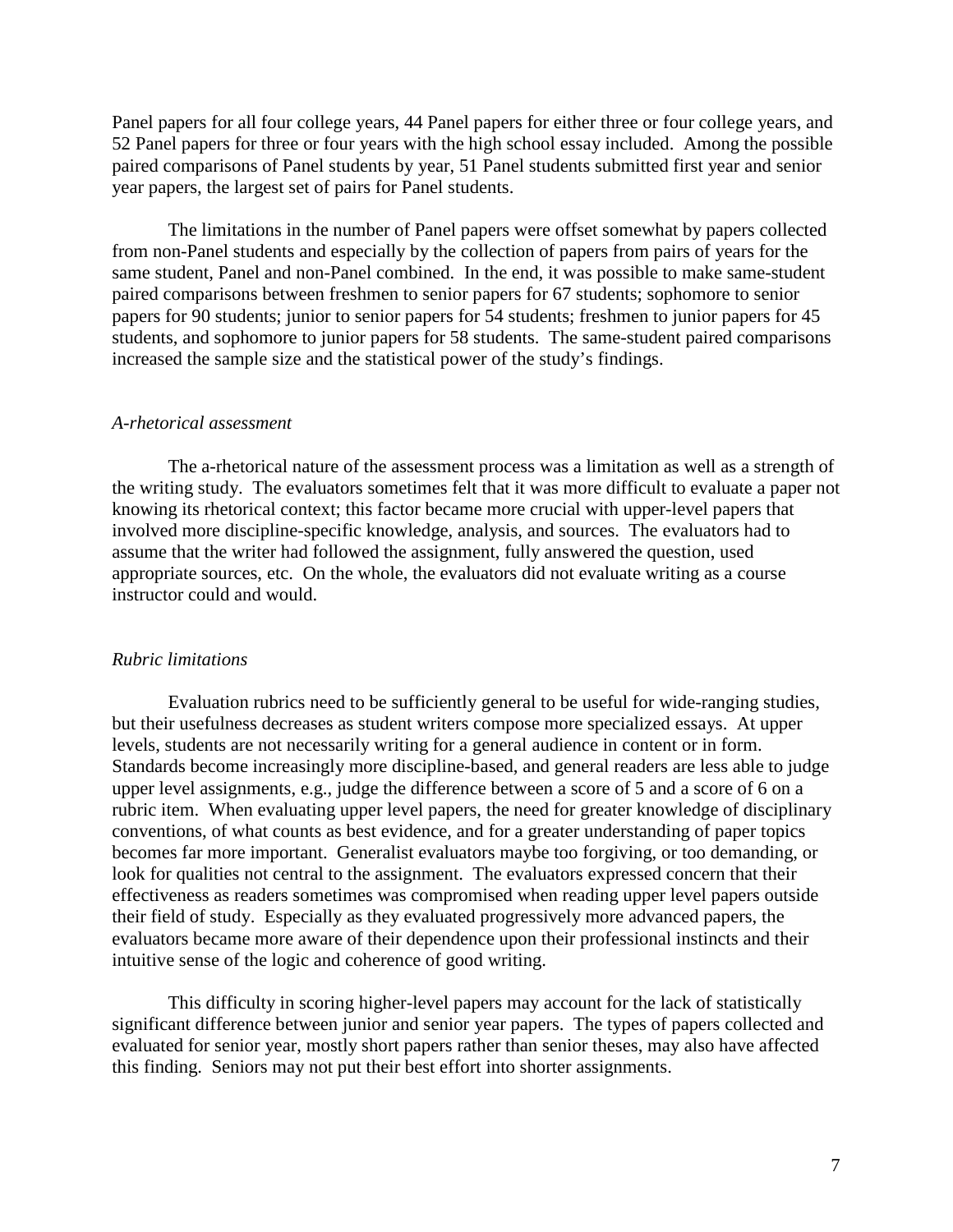A related concern was how accurately the rubric measured student improvement over time. There is the danger of over-simplification when trying to use a rating scale to measure the complex conceptual task of learning to write well. Related to this is the concern whether the rubric could account for students' efforts to meet more complex challenges as they advance through levels of study. Could an individual student's scores over time change little while, in fact, the student is achieving gains as a writer? As with the a-rhetorical nature of the evaluation, the bar for demonstration of writing excellence was set high, which may have suppressed finding some actual improvement in student writing.

Despite these real concerns about the elasticity of the rubric, the evaluators expressed confidence that that they were able to make reliable and valid judgments about student writing across time. They found that the rubric allowed for the evaluation of the student's ability both to compose correct, clear text and to meet the challenges of higher-level assignments. The earlier items on the rubric measured the surface features of writing, while later items measured intellectual reach and maturity.

The rubric should have a NA ("not applicable") option for each of the items. The rubric reflects assumptions about 'typical' papers that sometimes do not apply (e.g., item #5, "Author used evidence effectively," is not applicable to papers with no references to outside sources).

# *Findings of the study*

See separate report for a summary of findings.

#### *Acknowledgments*

Many people contributed to the design and the implementation of this study. I would like to single out for special thanks the evaluators of the Writing Assessment Study for their enthusiasm and commitment: Margaret Darby, Colgate University; Holly Davis, Smith College; Katy Gottschalk, Cornell University; Peter Grudin, Williams College; Joyce Seligman, Bates College; and Beverly Wall, Trinity College. I would also like to thank Dan Chambliss, the Director of the Assessment Project, and Jennifer Borton, Assistant Professor of Psychology, for analysis of data.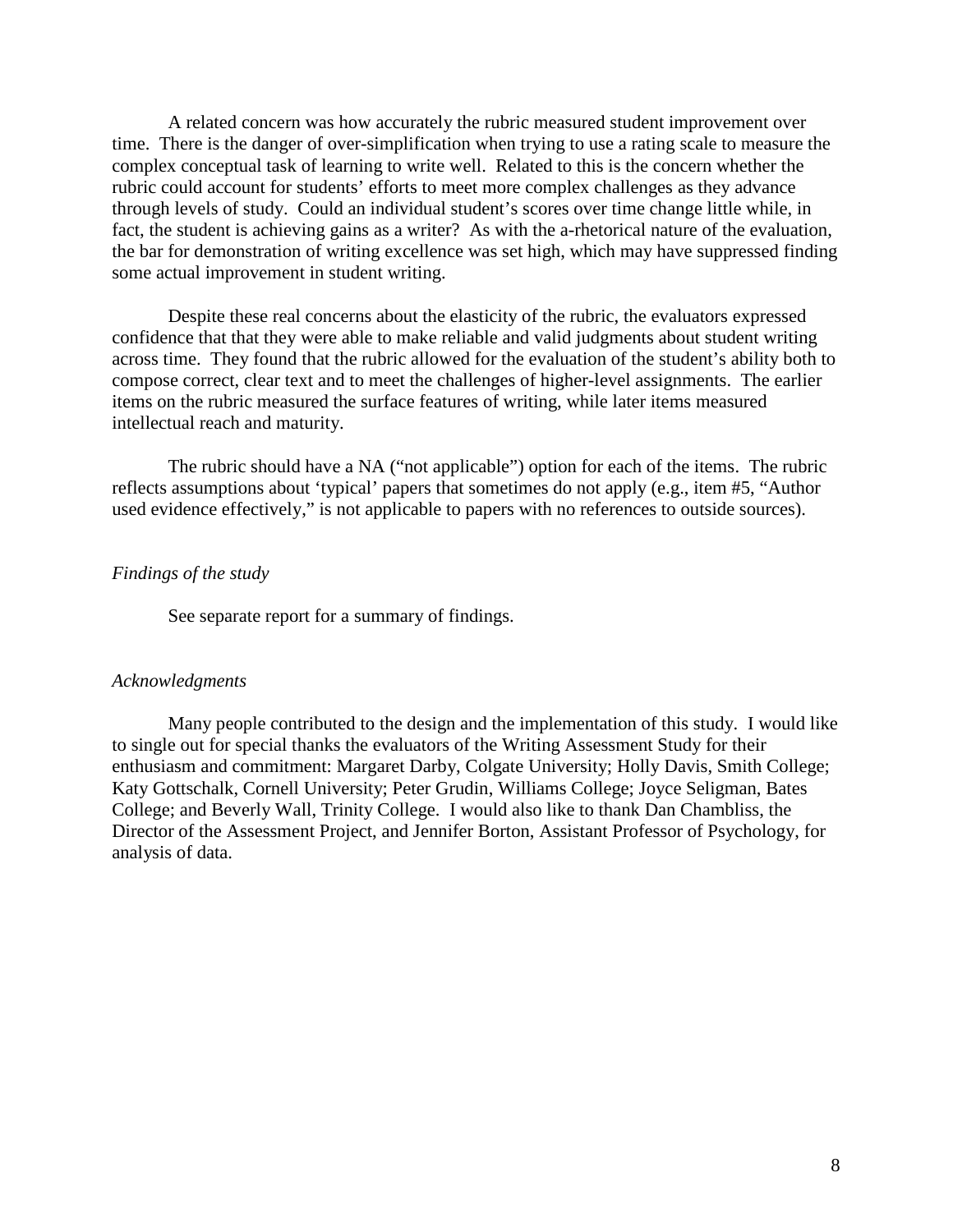## **2. Summary Results of the Writing Study**

*(Daniel F. Chambliss)* 

1. Our *overall conclusion* is that Hamilton students do, indeed, improve in their writing from high school through college until their senior year. The improvement seems to be greatest in the move from high school to college, but there are demonstrable improvements each year thereafter at least until the junior year, although the size of improvement for any individual year is not great. Within the college years the improvement is "soft", sometimes producing results that are not statistically significant for any particular year. From the junior to the senior year, we found no improvement.

These findings hold true across the entire range of measured items in our rubric (nine different factors), although the gains were greater in some areas than in others. The major gains seem to come early in the college career. We made comparisons in various ways, both longitudinal and cross-sectional, among various samples and configurations of our data, and in every case we found improvement, although in some cases change was not statistically significant.

In general, our conclusion, then, is that students exhibit noticeable improvements in writing from high school to college and over the course of their college career; the gains may not be huge, but they are clearly detectable even by outside "blind" readers who do not know what they are reading, nor the purpose for which the paper was written.

 In effect, *very* roughly speaking, an educated outsider could be handed five papers by the same student, one paper from each of the past five years; and the reader could (typically) sort the papers into the correct sequence, except for the junior versus senior papers.

2. Our findings are based on several *different analyses* of the data: (a) Longitudinal comparisons using only random-sample panelists who submitted papers for all five years (including high school) of the study. There were only 18 such people. (b) Pair-wise comparisons for any individual who submitted papers in more than one year – such comparisons are therefore also longitudinal, comparing an individual with herself. These comparisons take advantage of the fact that we have such papers both from panel members and from other students whose papers were submitted *en masse* by professors teaching certain courses. The pair-wise comparison analyses were made possible by our long-term strategy of creating an archive of over 1,000 student papers in the course of our study. (c) Cross-sectional analyses comparing groups (for instance, seniors and first years) of papers written during the same academic year, that is, different individuals being compared in class-year groups; these analyses were done in the study's first year, when longitudinal data were not yet available.

3. Our *sampling assumptions* in this study were fairly conservative. First, we started with a random sample (the panel), and made an effort to collect papers from those students, individually solicited, in each of four years. Our collection methods improved over the course of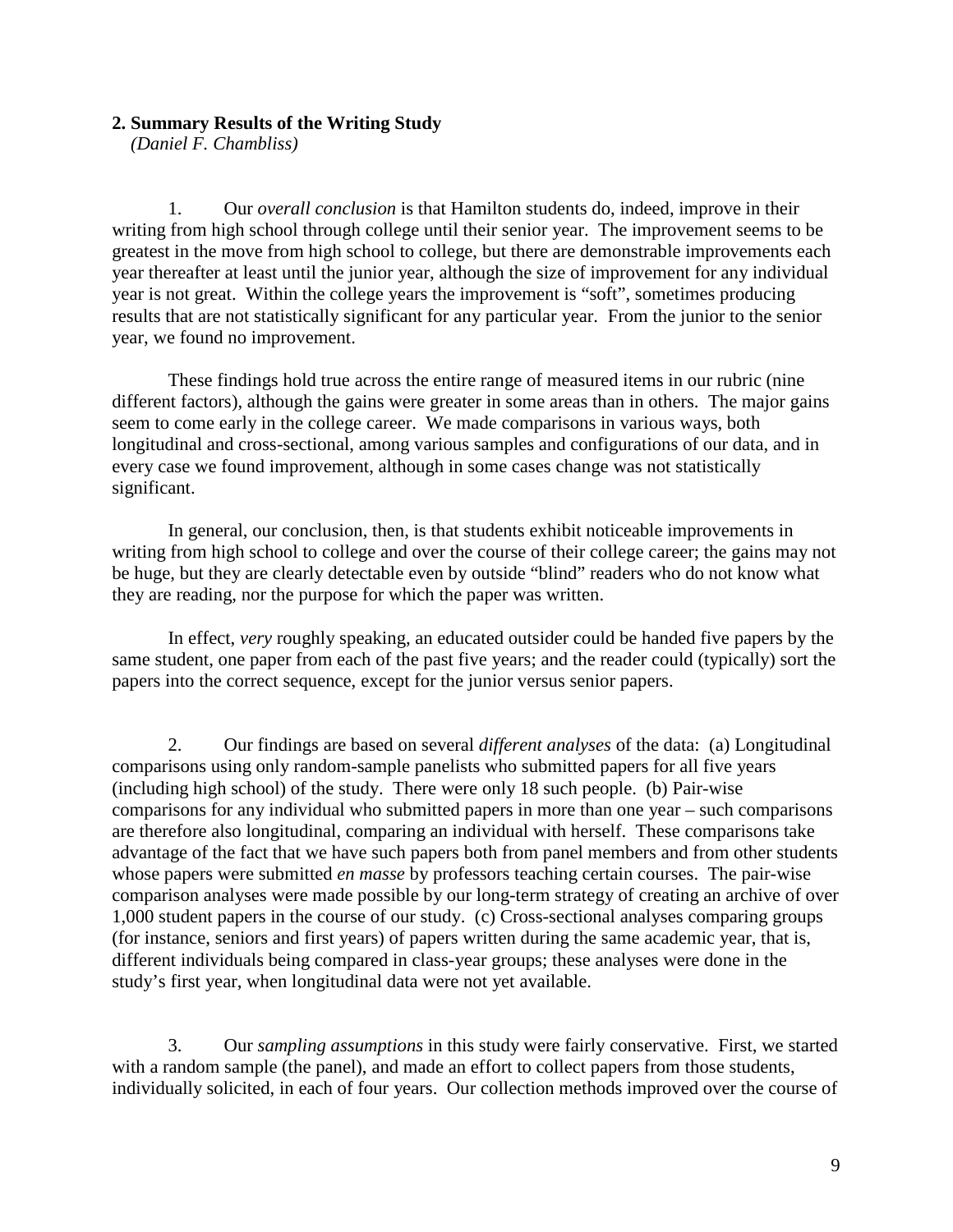the study; by the fourth year, we were getting papers from a fairly high percentage (78%) of the panelists remaining at Hamilton. Second, in the early years of the study, when collecting high school papers for the entire Class of 2005 and many first year papers for that class as well, we leaned in the direction of getting the best possible papers: (a) The high school papers were submitted with college applications, and so presumably were the best papers the students had. (b) Many of the first year papers came from English 110 and English 150 classes, which are significantly focused on good writing, and in which the students' papers can reasonably be expected to be fairly carefully done. In later years of the study, many of the papers came from any class with high proportions of students in the Class of 2005, so that writing quality might be less of a focus for the students. This approach, which we took quite deliberately, was established to "make it difficult" for students to demonstrate improvement in their writing over the course of a career, at least for non-panel papers. Finally, in our data, some results are statistically significant and some are not, but even when improvements are not statistically significant they quite consistently fall in the direction of improvement. The only exception to this seems to be the "junior to senior year" findings, in which there is no improvement.

4. Based on comments from the writing evaluators, the *rubric* may become less reliable, in the technical sense of that word, with more advanced students. Evaluators commented that in highly specialized areas (papers done probably by more advanced students), the rubric, designed to evaluate general writing skills, became harder to apply; there were more ambiguities in evaluation for such papers. This could have blurred differences between the junior and senior year, but we have no way of knowing.

5. *Future analyses*: Now that the five-year longitudinal evaluation of students' writing has been completed, we would like to correlate these data with other information about these students. For instance, we conducted interviews with most panel students in most of their years at Hamilton, often asking them about writing: how it was taught, what they felt they had learned, and so on. We can now integrate that database with the database of the objective writing study, and discover how self-report relates to objective progress. We can also link these data to student transcript information, GPA, writing intensive courses taken, and the like. So far as we know, no such data – longitudinal, combining objective with subjective analysis, and drawn on a large sample – have previously been available at a college such as Hamilton. Lessons from the analysis of such data could be exceptionally valuable.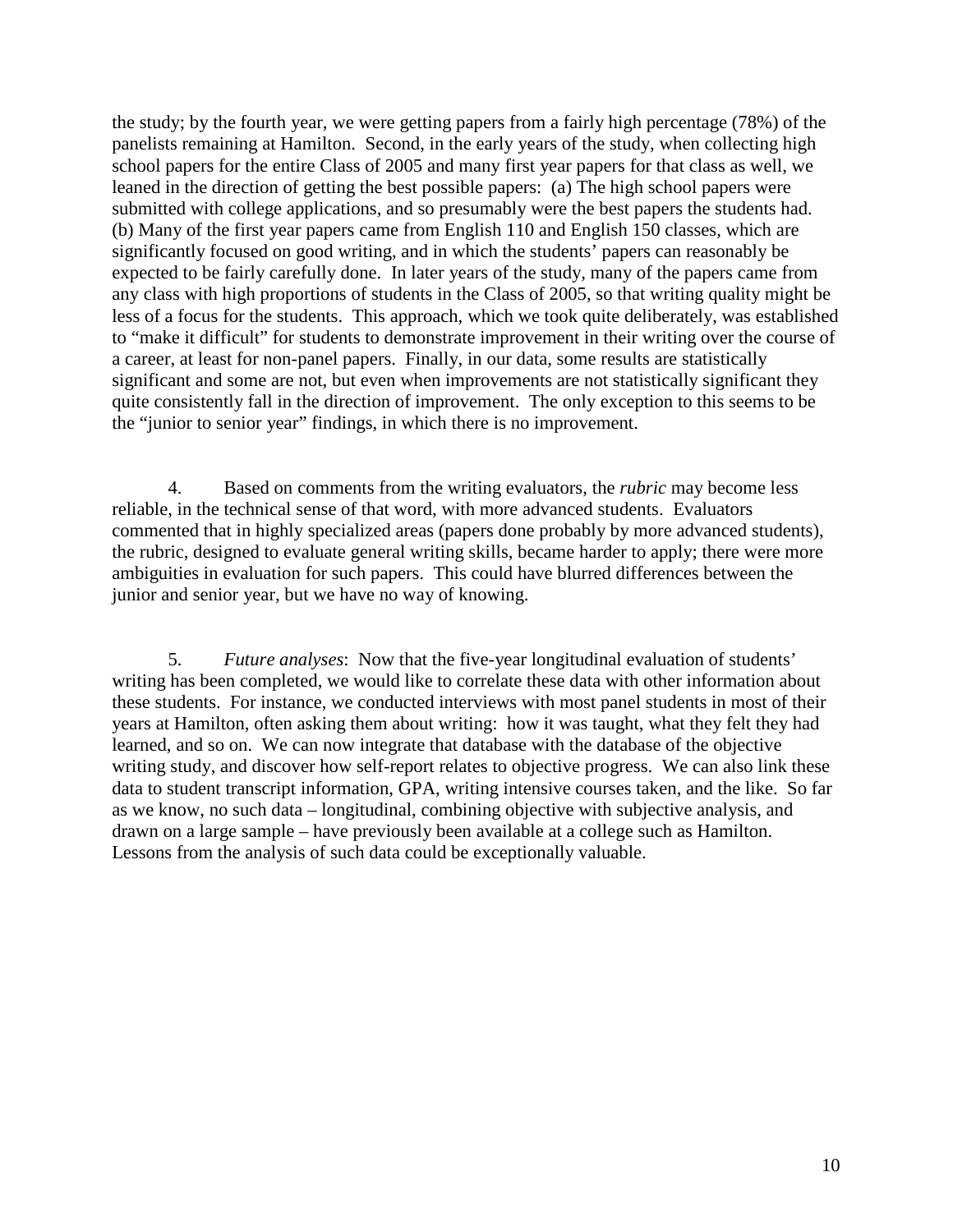# **3. Scoring Rubric Hamilton College**

Below are nine statements that describe characteristics of effective writing. A score of 1 indicates that a paper *completely fails* to meet the criterion.

A score of 7 indicates that a paper *completely meets* the criterion of evaluation.

Please evaluate the paper according to these criteria.

**1. Writer edited to correct misspellings and other obvious mechanical errors.**  (spelling, capitals, apostrophes, mechanics of documentation, punctuation of quotations, …)

*1 2 3 4 5 6* 7

**2.** *Writer followed standard conventions of grammar and usage.* (grammatical rules, general punctuation, possessives, tense, dangling modifiers, correct word choice, e.g., affect/effect, …)

*1 2 3 4 5 6* 7

# **3.** *Writer omitted needless words and chose words wisely.*

(concise expression, correct use of idioms, effective diction, appropriately constructed sentences, including appropriate integration of quotations,...)

*1 2 3 4 5 6* 7

# *4. Writer developed unified and coherent paragraphs.*

*1 2 3 4 5 6* 7